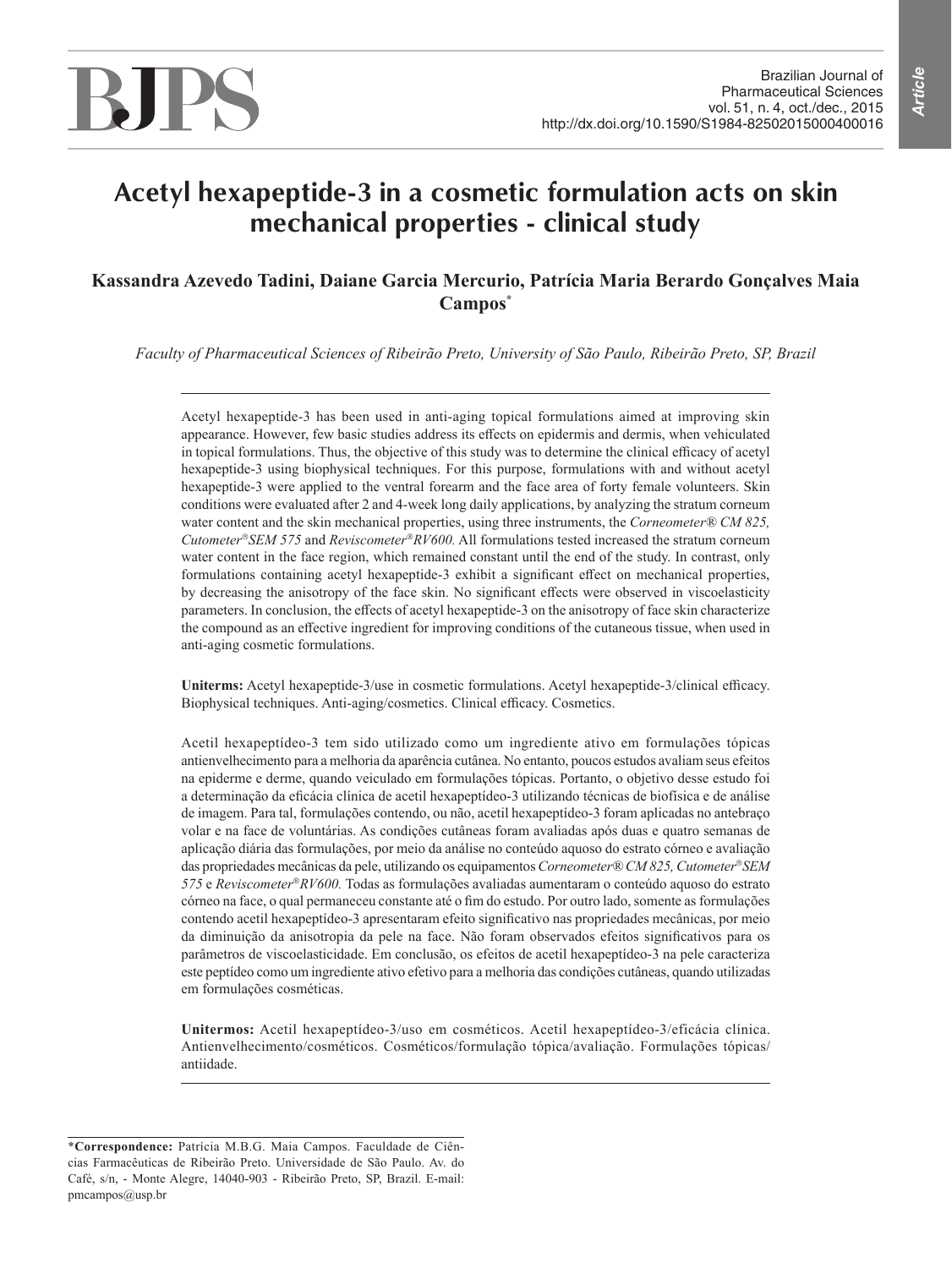# **INTRODUCTION**

In recent decades, cosmetic formulations have been developed and employed in the treatment or prevention of skin changes resulting from aging, such as loss of elasticity, dryness, formation of wrinkles and spots, thus, possible delaying invasive procedures such as plastic surgery. In this context, substances with anti-aging action have been proposed to delay the appearance of wrinkles or leaving them less visible. However, due to the high turnover in the cosmetic area, active substances and their cosmetic products are constantly available to commercial purposes without basic studies on the action mechanisms supporting their benefits (Hermanns-Lê *et al*., 2001).

The advances in the area of skin biology, such as the mechanisms involved in cell renewal, in skin aging and in the action of neuroendocrine receptors, have increased peptide importance. The skin is a neuroendocrine immune organ in which many different molecules operate in an autocrine-paracrine manner to guarantee tissue homeostatsis in physiological and pathophysiological condition (Sivilia *et al*., 2008; Takema *et al*., 1994). Due to their chemical structure, peptides may act in the hydration, skin protection and homeostasis, keeping cutaneous tissue healthy and with a young appearance.

On the other hand, the search in the dermatology area for non-toxic molecules that mimic the action of botulinum neurotoxin, has identified acetyl hexapeptide-3 in a rational design program. An *in vitro* study demonstrated that acetyl hexapeptide-3 inhibits neurotransmitter release with a potency similar to that of botulinum neurotoxin, although as expected, it displayed much lower efficacy than the neurotoxin (Sivilia *et al*., 2008; Blanes-Mira *et al*., 2002).

However, there are few hardcore data about the effects of acetyl hexapeptíde-3 on epidermis and dermis, when vehiculated in topical formulations, under actual conditions of use, mainly using objective measurements, which are an important tool in clinical efficacy studies.

It should be considered that knowledge about the use of the acetyl hexapeptide-3 is just beginning and much remains to be learned. Thus, it is very important to elucidate the effects and prove the efficacy of this active ingredient, which is commonly used to improve the skin conditions because of the proposed antiaging activity. So, clinical objective studies to assess acetyl hexapeptide-3 efficacy in the skin should rely on non-invasive skin biophysical techniques, which are often used to evaluate cosmetic products under actual conditions of use in human skin (Haftek *et al*., 2008; Paye *et al*., 2007; Uhoda *et al*., 2002).

Furthermore, the results should contribute to a better understanding of the acetyl hexapeptide-3 effects by three biophysical techniques, *Corneometer® CM 825, CutometerSEM 575* and *ReviscometerRV600*, in terms of skin hydration, skin elasticity and viscoelasticity, and skin anisotropy, showing that the peptide is clinically efficient and also that its use is very important in cosmetic formulations, due to its antiaging effects.

In this context, the aim of this study was to determine the real benefits of acetyl hexapeptide-3 on human skin, by analyzing the effects of a cosmetic formulation containing this active substance in terms of stratum corneum water content and skin mechanical properties.

## **MATERIAL AND METHODS**

#### **Test formulations**

The vehicle formulation tested contained 3.5% (w/w) C12-20 acid PEG-8 ester, 0.7% (w/w), acrylate polymer, 2.5% (w/w) octyl octanoate, 2.0% (w/w) propylene glycol, 2.0% (w/w) glycerin, 2.0% (w/w) dimethicone DC 200/50CS, 7.5% (w/w) blend of UVA/UVB sunscreen (fenilbenzimidazol sulfonic acid, benzophenone-4) and 0.8% (w/w) blend of parabens and phenoxyethanol, Phenonip® (Nipa Labs, Wilmington, USA). The formulations were supplemented or not with Argireline<sup>®</sup> (solution containing  $0.05\%$ acetyl hexapeptide-3) to a concentration of 10%. Acetyl hexapeptide-3 was kindly provided by Galena Química e Farmacêutica Ltda, Campinas, Brazil.

#### **Study protocol**

The study was approved by the Faculty of Pharmaceutical Sciences of Ribeirão Preto - USP Ethics Committee (CEP/FCFRP 60/2005).

Forty healthy female subjects 35-55 years old having skin Fitzpatrick types II, III and IV participated in this study after having given their written informed consent. Exclusion criteria were the presence of any dermatitis and/ or other skin or allergic disease and smoking. Volunteers were instructed not to apply any topical products to the test sites for 2 weeks before and during the study. The subjects were allowed to wash normally, but not to use other skin care products on their arms and face. They were asked to avoid getting a sun tan, although the formulations applied had sunscreens in their composition to avoid the effects of daily exposure to UV radiation.

Prior to all measurements, subjects remained in the room for at least 30 minutes in order to allow full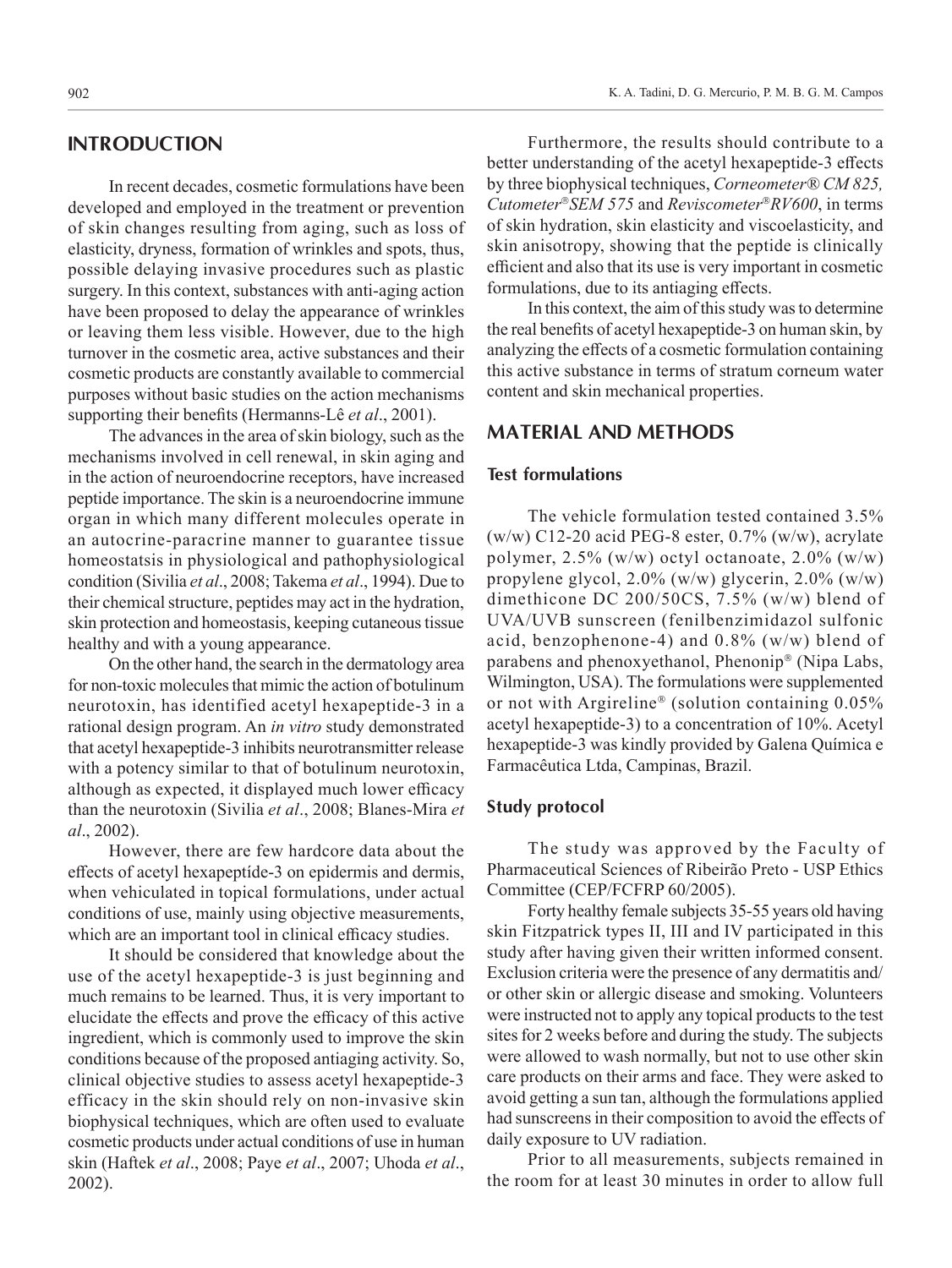skin adaptation to room temperature  $(20 \pm 2 \degree C)$  and humidity (45-60%). Applications sites were randomized in order to minimize anatomic functional bias. The hydration index was assessed using measurements of capacitance (*Corneometer*<sup>®</sup> CM825; Courage & Khazaka, Koeln, Germany) and the skin elasticity and viscoelasticity by cutometry (*CutometerSEM 575*; Courage & Khazaka) and by resonance running time measurements (*ReviscometerRV600*; Courage & Khazaka). The skin properties were examined using a standardized study protocol.

After the baseline measurements, the subjects were instructed to apply 1.0 mL of the formulations with acetyl hexapeptide-3 on the ventral region of one forearm and the vehicle on the other forearm, twice daily. Half the subjects applied the 1.0 mL of formulation containing acetyl hexapeptide-3 on the full face and the other half, the vehicle. Measurements on forearms and cheeks were carried out 2 and 4 weeks after daily application, 10-15 hours after the last treatment. For the last measurement, the formulations were applied in the evening and the measurements were taken in the following day (Savica *et al*., 2004).

Specifically, the experiment was conducted with twenty volunteers who were divided in two groups:

Group 1: application of the vehicle in the left forearm and in the face, and vehicle supplemented with acetyl hexapeptide-3 in the right forearm.

Group 2: application of the vehicle supplemented with acetyl hexapeptide-3 in the left forearm and in the face, and of the vehicle in the right forearm.

#### **Instrumentation**

The stratum corneum water content was determined with a non-invasive, skin capacitance meter (*Corneometer*® *CM 825*, Courage & Khazaka, Germany). The averaged values of twenty measurements were used for subsequent calculations (Dal'Belo, Gaspar, Maia Campos, 2006; Fluhr, Gloor, Lazzerini, 1999; Fluhr *et al*., 1999).

Mechanical properties of the skin were determined using two instruments, the *CutometerSEM 575* (Courage & Khazaka, Germany) and *ReviscometerRV600* (Courage & Khazaka, Germany).

The measurement with *CutometerSEM 575* consisted of five consecutive cycles of a 2 s suction application period followed by a 2 s relaxation period. The suction load was 450 mbars. The method analyzed the following mechanical parameters: Ua/Uf, the ratio of total retraction to total distension, called gross elasticity; Ur/Ue, net-elasticity of the skin without viscous deformation; Uv/ Ue, the ratio of viscoelastic to elastic distension and Ur/ Uf, the ratio of immediate retraction to total distension, called biological elasticity (Dobrev, 2000; Dobrev, 2002).

 The *Reviscometer*® *RV600* is an equipment based on resonance running time measurements (RRTM) of acoustical shockwaves (Takema *et al*., 1994; Hermanns-Lê *et al*. 2001; Ruvolo ; Stamatas ; Kollias, 2007). RRTM measurements were taken in precise directions, according to Uhoda *et al*.(2002), analyzing the medium RRTM, the lowest and highest RRTM (RRTM max and RRTM min). The anisotropy defined as the ratio between RRTM max and RRTM min was calculated (Stamatas, Kollias, 2007).

#### **Statistical analysis**

Anisotropy calculated values were statistically analysed using the Kruskal-Wallis test. The other data showing a Gaussian distribution were evaluated by the ANOVA test. The values obtained by the vehicle and formulation with acetyl hexapeptide-3 after 4 weeks were statistically analysed using Mann- Whitney test for nonparametric distribution, and unpaired t- test for parametric distribution. Differences were accepted as statistically significant at  $p < 0.05$ .

## **RESULTS AND DISCUSSION**

Acetyl hexapeptide-3 has been used in anti-aging topical formulations due to its effects in improving the skin appearance (Blanes-Mira *et al*., 2002; Zhang, Falla, 2009). However there are few basic studies about its effects on skin, as well as, about its mechanism of action. In the present investigation, the efficacy of dermocosmetic formulations containing acetyl hexapeptide-3 was evaluated using biophysical techniques and the capacity of two instruments, the *CutometerSEM 575* and *ReviscometerRV600,* to identify skin changes was compared.

*CutometerSEM 575* is a non-invasive skinelasticity meter that consists of a microprocessor-regulated pneumatic system that applies suction via a 2-mm circular opening in the handheld probe. Evaluation is based on measurements of skin deformation in response to suction.

The *Reviscometer*® *RV600* is a device equipped with a probe containing two needle-like sensors. When placed on the skin, one needle transmits ultrasound shockwaves and the other is the recipient. The time needed by waves to go from the transmitter to the recipient is the measured RRTM parameter expressed in arbitrary units. The resonance running time measurements (RRTM) of acoustical shockwaves propagates differently through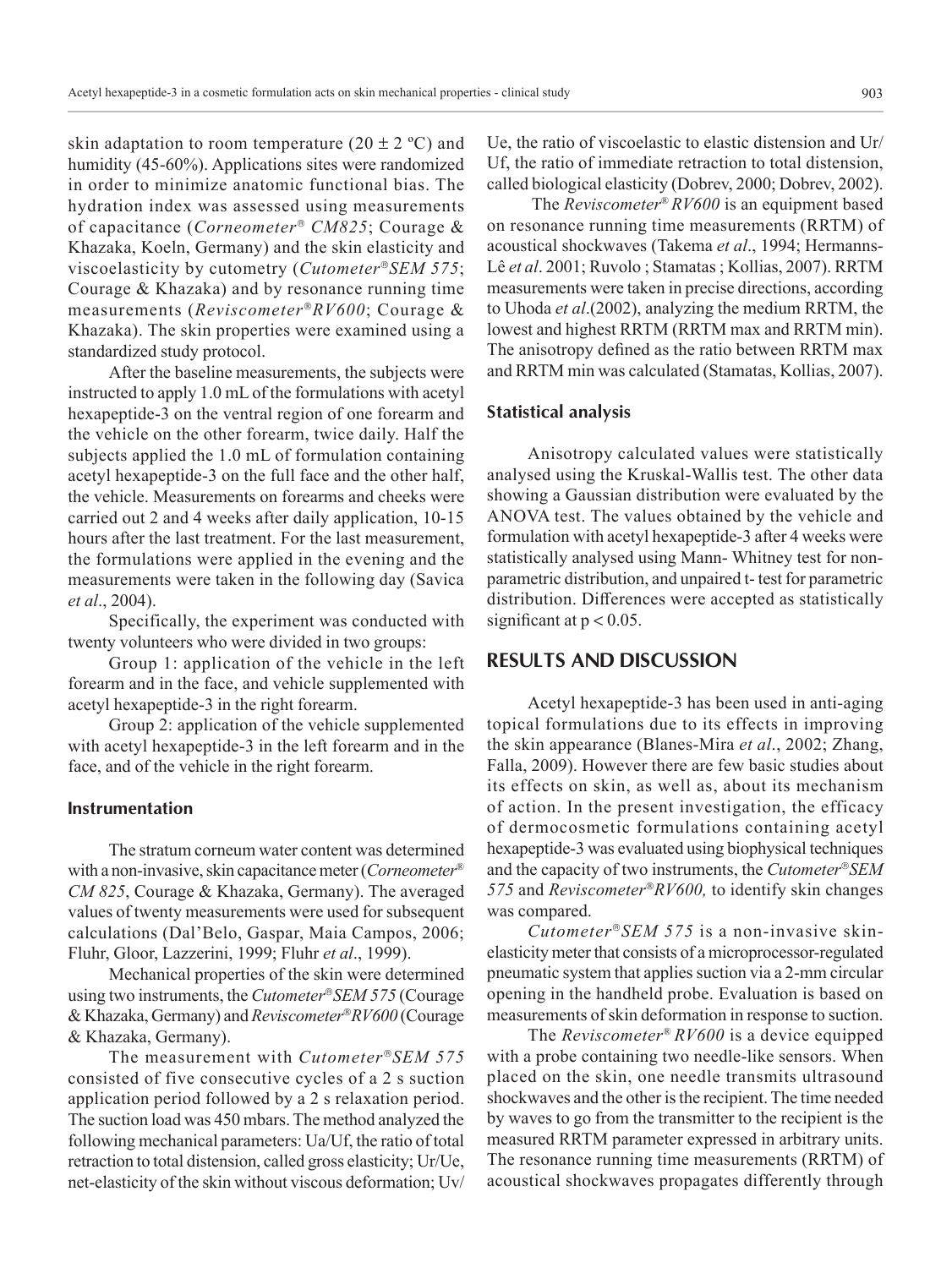the skin according to the state of the elastic fibers and its moisture content (Takema *et al*., 1994; Hermanns-Lê *et al*. 2001; Ruvolo, Stamatas, Kollias, 2007).

Age-related cutaneous changes, such as wrinkles and skin laxity, are especially prominent on the facial skin, so several studies have used this site to evaluate the efficacy of cosmetic products (Takema *et al*., 1994; Sommerfeld, 2007). On the other hand, the ventral forearm, which has limited exposure to sunlight and is an easier site for measurements, has also been used to evaluate changes characterizing chronological aging (Sumino *et al.*, 2004). In this study, both regions were used to evaluate the effects of formulations with acetyl hexapeptide-3.

 Four weeks after applying formulations on the forearm skin, the stratum corneum water content showed an increasing tendency, not statistically significant, when compared to the baseline values (Figure 1) ( $p > 0.05$ ). On the other hand, formulations with and without acetyl hexapeptide-3 increased water content of the stratum corneum in the face region ( $p < 0.01$ ), which remained constant until the end of the study (4 weeks) (Figure 1). Thus, vehicle only also increased the stratum corneum water content to appropriate levels of hydration in a normal skin. These results are in line with previous data obtained by this research group, when peptide-containing emulsions were applied on the volunteers forearm skin once, and after a 4-week period the emulsion with or without peptides caused an enhanced skin hydration (Anconi, Campos, 2008). Skin hydration is an important parameter to evaluate the efficacy of a substance. Moisturizing products may prevent skin alterations resulting from aging and may be used as support in the treatment of several skin diseases (Rawlings, Harding, 2004).

*Corneometer*® *CM 825* is a device which determines the water content of superficial epidermal layers down to a depth of about 0.1 mm and expresses the values obtained in arbitrary units (Dal'Belo, Gaspar, Maia Campos, 2006; Fluhr, Gloor, Lazzerini, 1999; Fluhr *et al*., 1999). Our results showed that acetyl hexapeptide-3 did not increase stratum corneum water content, compared to the vehicle. The vehicle formulation is composed by emollients that can act on superficial moisturizing and acetyl hexapeptide-3 may effectively contribute to hydration of deeper layers of epidermis, which is not measured by this technique.

In the study of mechanical properties, we compared the ability of two instruments, the *Reviscometer*® *RVM600* and the *Cutometer*® *SEM 575*, to detect skin surface mechanical changes.

Data on shear wave propagation, obtained by the *Reviscometer,* are shown in Figures 2 to 5 and indicate that acetyl hexapeptide-3 exhibits a significant effect by decreasing the anisotropy property of face skin. Compared to the vehicle, this reduction was also significant on the face after 4 weeks (Figure 5B). Such a finding suggests increased firmness or tensor effect, since the speed of shear wave propagation on the skin surface is directly proportional to its stiffness (Ruvolo, Stamatas, Kollias, 2007; Vexler, Polyansky, Gorodetsky, 1999). In rigid skin the time for wave spreading will be short, anisotropy and RRTM values smaller (Nizet, Pierard-Franchimont, Pierard, 2001; Verhaegen *et al.*, 2010).

Ruvolo, Stamatas and Kollias (2007) and Hermanns-Lê *et al.* (2001) observed that while the minimum RRTM values remained fairly constant for the different age groups, the maximum RRTM values increased with age.



**FIGURE 1** - Skin stratum corneum water content before and after a 2 and 4-week long application of test formulations (vehicle, vehicle + acetyl hexapeptide-3) on the forearm (A) and face area (B) of volunteers. AHP: acetyl hexapeptide-3. \*Significantly different from the baseline values  $(p<0.01)$ .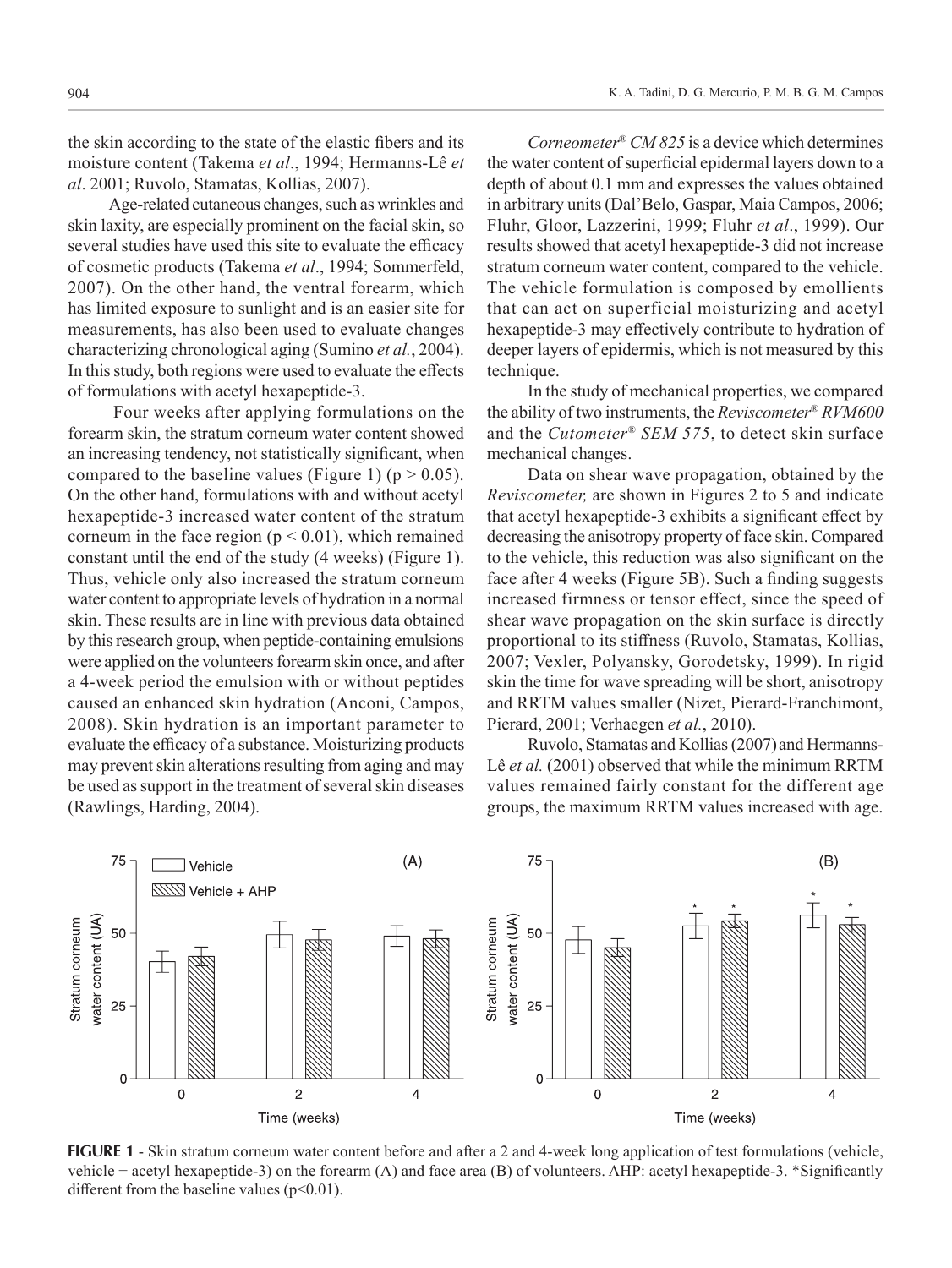Acetyl hexapeptide-3 in a cosmetic formulation acts on skin mechanical properties - clinical study 905



**FIGURE 2** - Maximum RRTM before and after a 2 and 4-week long application of test formulations (vehicle, vehicle + acetyl hexapeptide-3) on the forearm (A) and face area (B) of volunteers. AHP: acetyl hexapeptide-3.



**FIGURE 3** - Minimum RRTM before and after a 2 and 4-week long application of the test formulations (vehicle, vehicle + acetyl hexapeptide-3) on the forearm (A) and face area (B) of volunteers. AHP: acetyl hexapeptide-3.



**FIGURE 4** - Medium RRTM before and after a 2 and 4-week long application of the test formulations (vehicle, vehicle + acetyl hexapeptide-3) on the forearm (A) and face area (B) of volunteers. AHP: acetyl hexapeptide-3.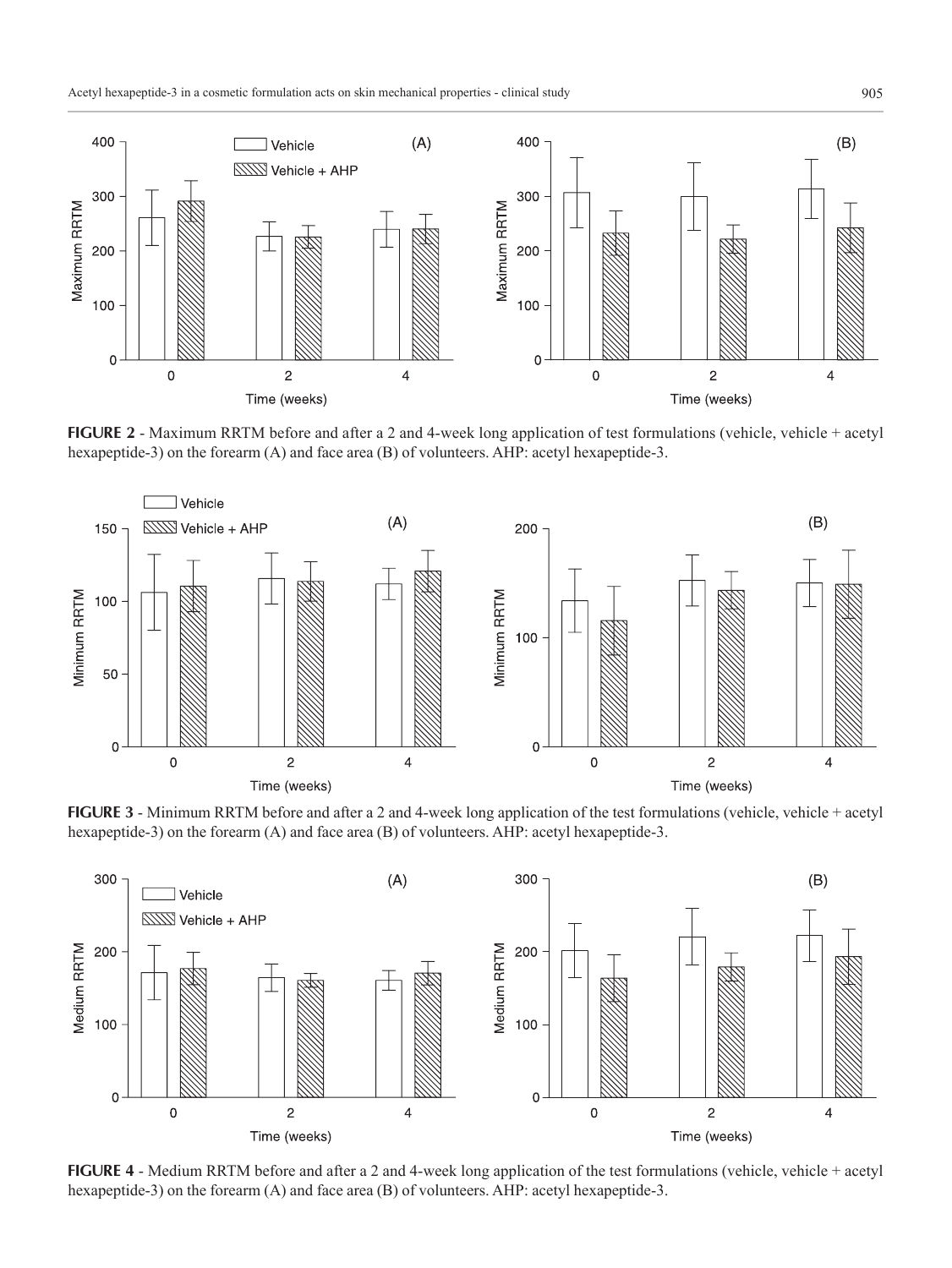

**FIGURE 5** - Anisotropy (RRTM<sub>maximum</sub> / RRTM<sub>minimum</sub>) before and after a 2 and 4-week long application of the test formulations (vehicle, vehicle + acetyl hexapeptide-3) on the forearm (A) and face area (B) of volunteers. AHP: acetyl hexapeptide-3. \*Significantly different from baseline values; ● Significantly different from Vehicle after 4 weeks using the formulations.

Thus, anisotropy is defined as the ratio between maximum and minimum RRTMs and will also increase with age.

In contrast, in this study, the mean, maximum and minimum RRTM did not show alterations after treatment with formulations tested, meaning that they were less discriminatory between formulations when compared with anisotropy values.

It is concluded that acetyl hexapeptide-3 is an effective anti-aging compound as already mentioned by Blanes-Mira *et al.* (2002). The author, using silicone replicas, observed that topical application of an emulsion containing the peptide attenuated the depth of wrinkles in the periocular region after 30 days of treatment, when compared with the vehicle.

Unlike the results on the face region, formulations applied on the forearm did not cause any significant change in the skin anisotropy, suggesting that the effects of the cosmetic formulations in the two regions studied are different, the same as occurred in the determination of stratum corneum water content. This is due to the fact that face and forearm skin have quite different characteristics. The face is more vulnerable to photoaging than the forearms and more susceptible to the action of antiaging products (Blinchmann, Serup, 1988). According to Blinchmann and Serup (1988) and Rogiers (1990), variations in the skin characteristics in different regions of the body may also be related to differences in the stratum corneum thickness and the number and activity of sebaceous glands.

Skin elasticity parameters were not significantly altered, after a 4-week period of daily application of formulations on both skin regions (Figures 6 and 7)

as indicated by the lack of changes in the *Cutometer*® measured elasticity index. Thus, it is possible to conclude that the *Reviscometer* was better qualified to detect statistically significant effects of acetyl hexapeptide-3 than the *Cutometer*. Paye *et al*. (2007) also noted that *Reviscometer* is able to better discriminate different treatments than the *Cutometer*, in a study involving induced slight xerotic skin conditions.

In a previous retinoids efficacy study of our research group we observed that dermocosmetic formulations containing retinoic acid altered the skin anisotropy after a 4-week period of daily applications, but these formulations did not alter the cutometer parameters. However, after a 8-week period of daily application, it was possible to detect alterations not only in skin anisotropy but also in cutometer parameters (Ua/Uf - the ratio of total retraction to total distension and Ur/Uf - the ratio of immediate retraction to total distension) (unpublished data). These observations suggest that significant changes in skin elasticity may occur later or these changes have to attain a certain level to be detected by the *Cutometer* .

Finally, it is necessary to consider that loss of skin elasticity is one of the main problems of aging and this is a mechanical property influenced by elastin, which together with collagen and glycosaminoglycans make up the connective tissue. As a large number of events cause cutaneous aging (Rieger, 1996), the use of active ingredients that are able to induce alterations in skin mechanical properties is a valid option for the improvement of skin conditions. In this context, the effects of acetyl hexapeptide-3 on the anisotropy of face skin,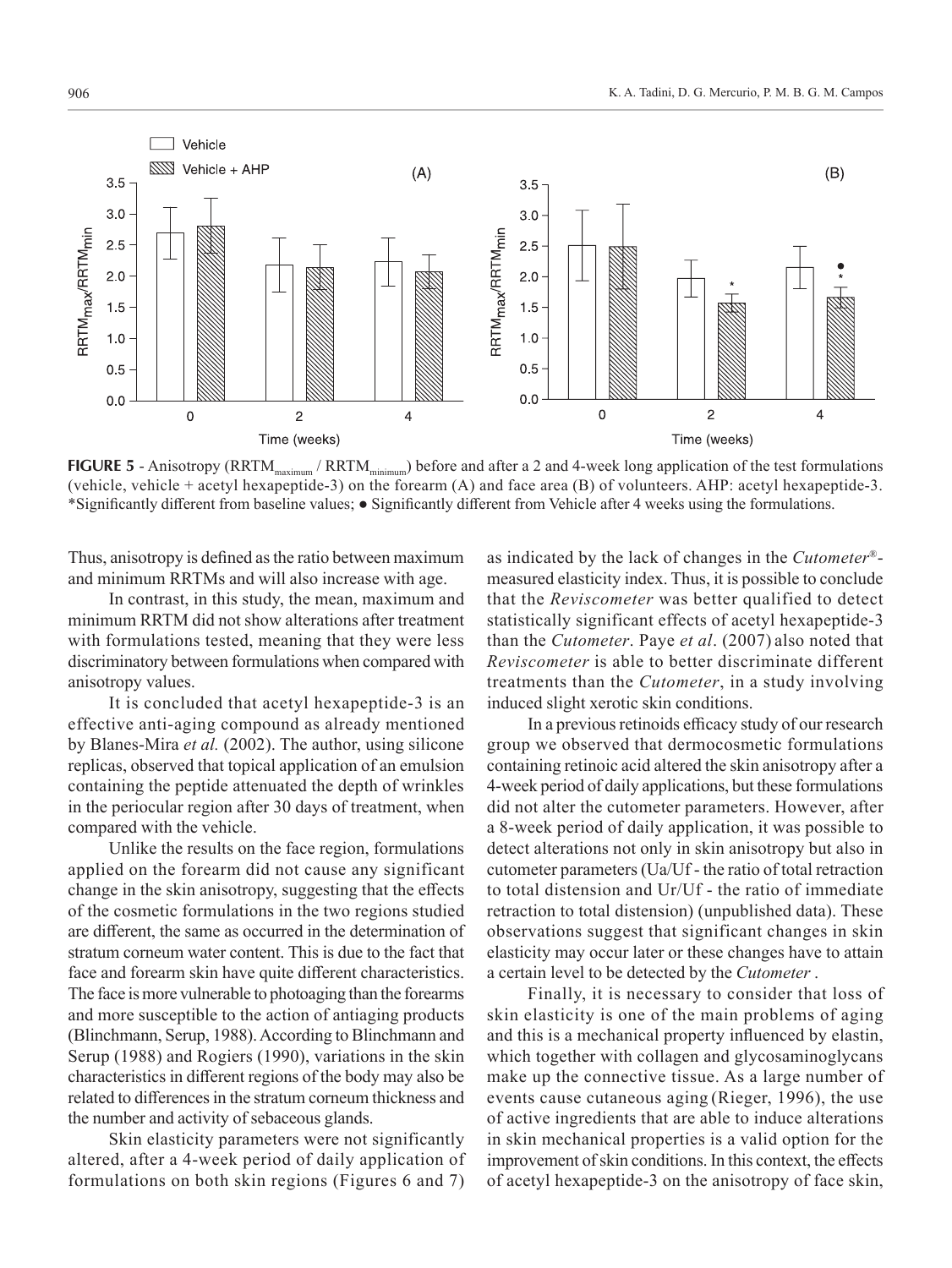

**FIGURE 6** - Skin elasticity (Uv/Ue: ratio of delayed distension to immediate distension ) before and after a 2 and 4-week long application of the test formulations (vehicle, vehicle + acetyl hexapeptide-3) on the forearm (A) and face area (B) of volunteers. AHP: acetyl hexapeptide-3.



**FIGURE 7** - Skin elasticity (Ur/Uf-ratio of immediate retraction to total distension) before and after a 2 and 4-week long application of the test formulations (vehicle, vehicle + acetyl hexapeptide-3) on the forearm (A) and face area (B) of volunteers. AHP: acetyl hexapeptide-3.

characterizes the compound as an effective ingredient for improving conditions of the cutaneous tissue, when used in anti-aging cosmetic formulations.

## **CONCLUSIONS**

In this study, acetyl hexapeptide-3 was found to be an effective ingredient for use in anti-aging cosmetic formulations due to its reduction of the anisotropy of face skin and probable action on its mechanical properties. This way, it can be used in cosmetic formulations to prevent skin alterations, premature aging and improve skin conditions.

### **DISCLOSURES**

On behalf of all authors, the corresponding author states that there is no conflict of interest. The authors gratefully acknowledge the financial support of São Paulo Research Foundation (FAPESP).

# **REFERENCES**

ANCONI, G.L.; CAMPOS, P.M.B.G.M. Stability and clinical efficacy of cosmetic formulations containing different peptides. In: IFSCC CONGRESS, 25., 2008. Barcelona: Luton: IFSCC, 2008.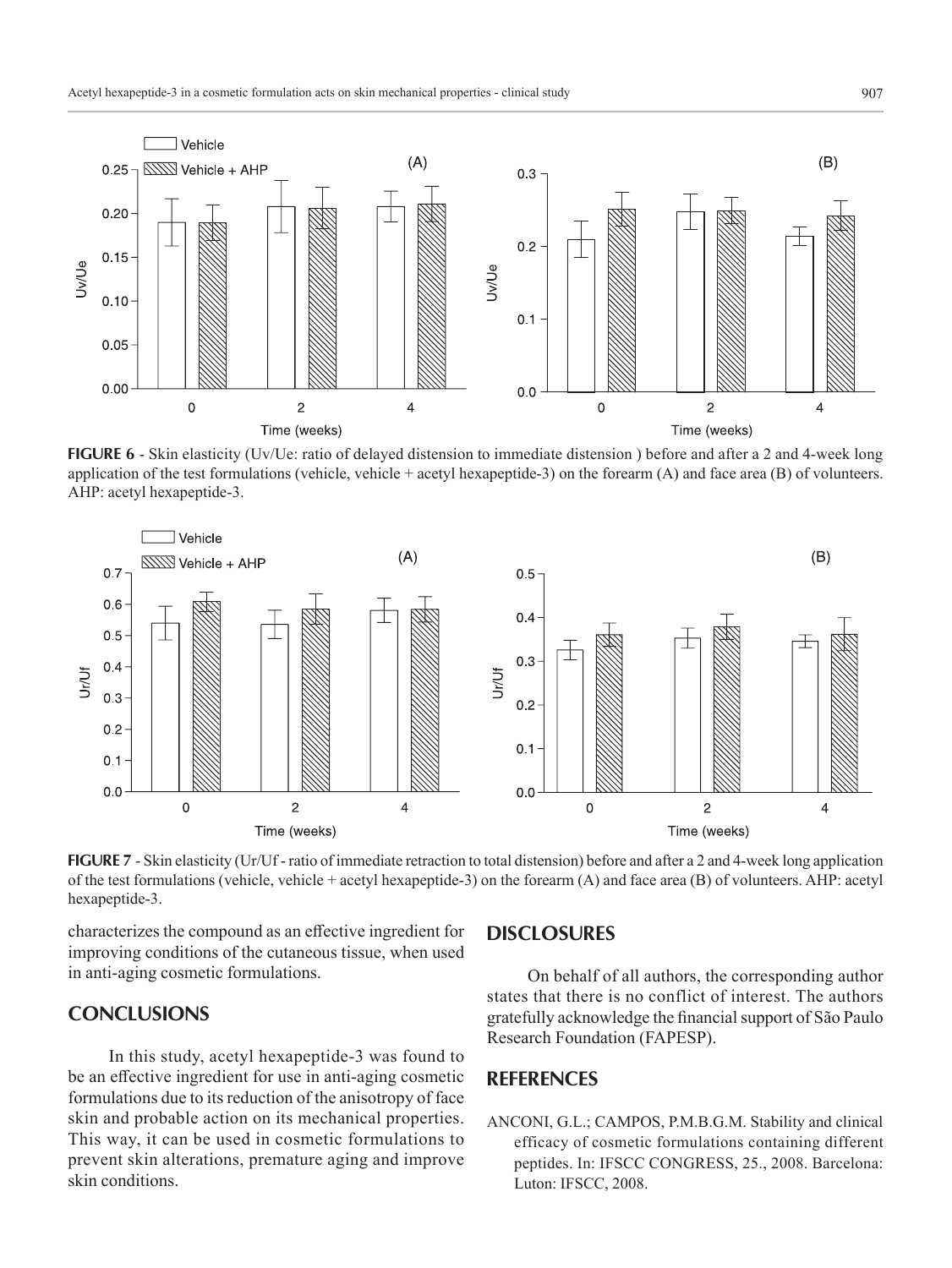- BLANES-MIRA, C.; CLEMENTE, J.; JODAS, G.; GIL, A.; FERNÁNDEZ-BALLESTER, G.; PONSATI, B.; GUTIERREZ, L.; PÉREZ-PAYÁ, E.; FERRER-MONTIEL, A. A synthetic hexapeptide (Argireline) with antiwrinkle activity. *Int. J. Cosmet. Sci.*, v.24, n.5, p.303- 310, 2002.
- BLINCHMAN, C.W.; SERUP, J. Assessment of skin moisture: measurement of electrical conductance, capacitance and transepidermal water loss. *Acta Derm. Venereol.*, v.68, n.4, p.284-290, 1988.
- DAL'BELO S.E.; GASPAR, L.R.; MAIA CAMPOS P.M.B.G. Moisturizing effect of cosmetic formulations containing *Aloe vera* extract in different concentrations assessed by skin bioengineering techniques. *Skin Res. Technol.*, v.12, n.4, p.241-246, 2006.
- DOBREV, H,P. Use of Cutometer to assess epidermal hydration. *Skin Res. Technol.*, v.6, p.239-244, 2000.
- DOBREV, H.P. A study of human skin mechanical properties by means of Cutometer. *Folia Medica* (Plovdiv), v.44, n.3, p.5-10, 2002.
- FLUHR, J.W.; GLOOR, M.; LAZZERINI, S. Comparative study of five instruments measuring stratum corneum hydration (Corneometer CM820 and CM825, Skicon200, Nova DPM9003, DermaLab). Part 1. In vitro. *Skin Res. Technol.*, v.5, n.3, p.161-170, 1999.
- FLUHR, J.W.; GLOOR, M.; LAZZERINI, S.; KLEESZ, P., GRIESHABER, R. AND BERARDESCA, E. Comparative study of five instruments measuring stratum corneum hydration (Corneometer CM820 and CM825, Skicon200, Nova DPM9003, DermaLab). Part 2. In vivo. *Skin Res. Technol.*, v.5, n.3, p.171–178, 1999.
- HAFTEK M, MAC-MARY S, LE BITOUX MA, CREIDI P, SEITÉ S, ROUGIER A, HUMBERT P. Clinical, biometric and structural evaluation of the long-term effects of a topical treatment with ascorbic acid and madecassoside in photoaged human skin. *Exp. Dermatol.*, v.7, n.11, p.946- 952, 2008.
- HERMANNS-LÊ, T.; JONLETA, F.; SCHEENB, A.; PIÉRARD G.E. Age- and body mass index-related changes in cutaneous shear wave velocity. *Exp. Gerontol.,* v.36, n.2, p.363-372, 2001.
- NIZET, J.L.; PIERARD-FRANCHIMONT, C.; PIERARD, G.E. Influence of the body posture and gravitational forces on shear wave propagation in the skin. *Dermatology*, v.202, n.2, p.177-180, 2001.
- PAYE M.; MAC-MARY, S.; ELKHYAT, A.; TARRIT, C.; MERMET, P.; HUMBERT P.H. Use of the Reviscometer for measuring cosmetics-induced skin surface effects. *Skin Res. Technol.*, v.13, n.4, p.343-349, 2007.
- RAWLINGS, A.V.; HARDING, C.R. Moisturization and skin barrier function. *Dermatol. Ther.*, v.17, Supl.1, p.43-48, 2004.
- RIEGER, M. Ceramides their promise in skin care. *Cosm. Toil.*, v.111, p.33-45, 1996.
- ROGIERS, V. Standardized conditions needed for skin surface hydration measurements. *Cosm. Toil.*, v.105, p.76-82, 1990.
- RUVOLO, E.C.; STAMATAS, G.N.; KOLLIAS, N. Skin viscoelasticity displays site- and age- dependent angular anisotropy. *Skin Pharmacol. Physiol.*, v.20, n.6, p.313-321, 2007.
- SAVICA, S.; TAMBURIC, S.; SAVIC, M.; CEKIC, N.; MILIC, J.; VULETA, G. Vehicle-controlled effect of urea on normal and SLS-irritated skin. *Int. J. Pharm.*, v.271, n.1-2, p.269- 280, 2004.
- SIVILIA, S.; PARADISI, M.; D'INTINO, G.; FERNANDEZ, M.; PIRONDI, S,; LORENZINI L, CALZA L. Skin homeostasis during inflammation: a role for nerve growth factor. *Histol. Histopathol.,* v.23, p.1–10, 2008.
- SOMMERFELD B. Randomised, placebo-controlled, doubleblind, split-face study on the clinical efficacy of Tricutan on skin firmness. *Phytomedicine*, v.14, n.11, p.711-715, 2007.
- SUMINO, H.; ICHIKAWA, S.; ABE, M.; ENDO, Y.; ISHIKAWA, O.; URABAYASHI M. Effects of aging, menopause and hormone replacement therapy on forearm skin elasticity in women. *J. Am. Geriatr. Soc.*, v.52, n.6, p.945-949, 2004.
- TAKEMA, Y.; YORIMOTO, Y.; KAWAI, M.; IMOKAWA, G. Age-related changes in the elastic properties and thickness of human facial skin. *Br. J. Dermatol.*, v.131, n.5, p.641- 648, 1994.